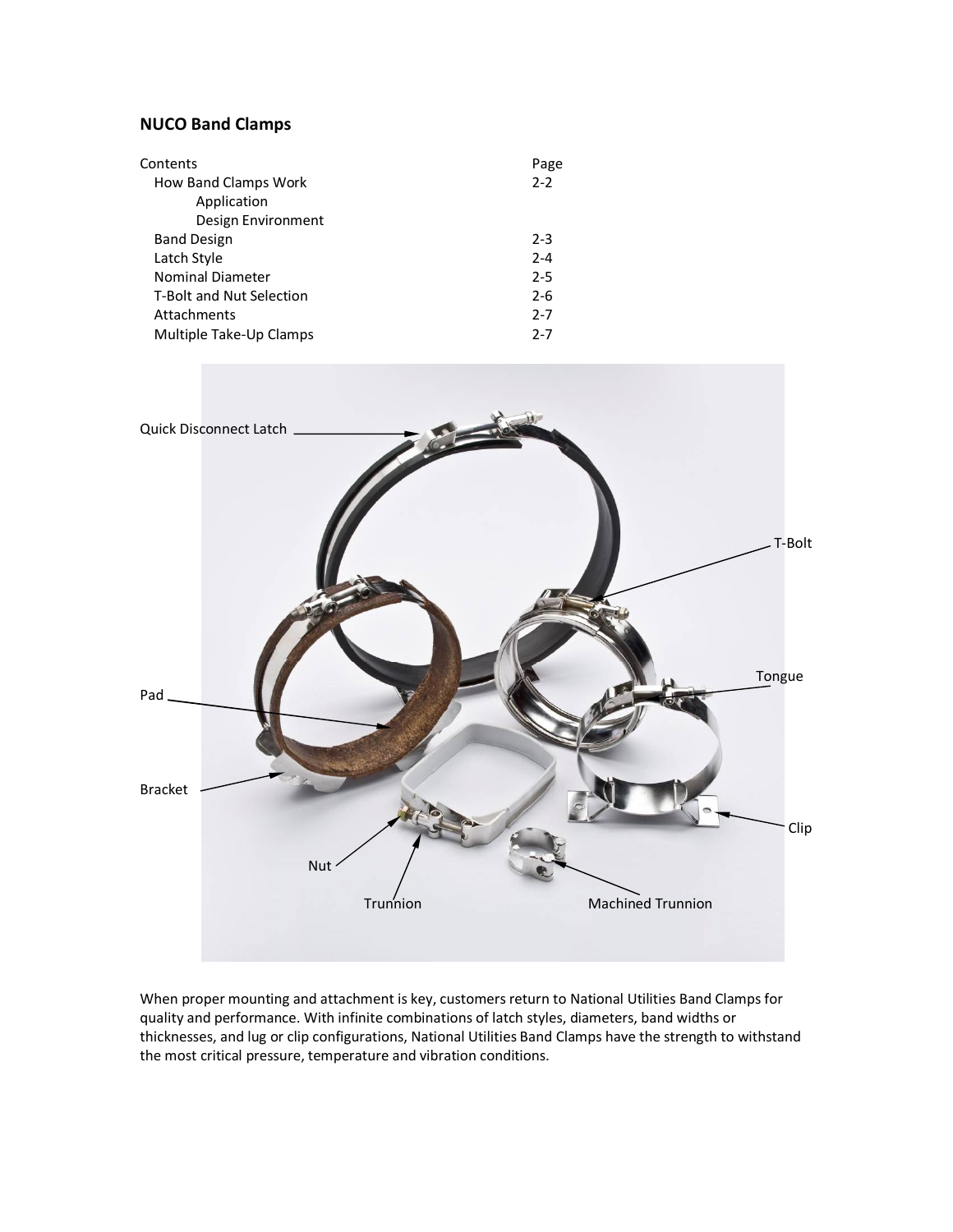## **How Band Clamps Work**

### Application

NUCO band clamps are available in a variety of latch styles, diameters, and band thicknesses, widths, and configurations. They are used in numerous applications where conditions demand reliable performance under vacuum, internal pressure, extreme temperature ranges, severe vibration, and hot, corrosive environments. Typical applications are the attachment of ducting to supporting structures for heating, air conditioning, and ventilation systems, the attachment of flexible hose to rigid tubing and the attachment of cylindrical objects (i.e., fire extinguishers and oxygen bottles) to a base.

Band clamps are used extensively in aerospace, chemical processing, automotive, marine and nuclear industries. The wide range of sizes and shapes available permits the designer to fulfill the demands of a variety of design application under extreme operating conditions.

NUCO V-Band Couplings provide a fast, dependable, and economical method for joining tubing and pipe as well as sections and covers of equipment such as filters, separators, and regulators.

Design Environment

#### **Band Design**

No Tongue

Acceptable solution when 360° clamping is not necessary

### **Tongue**

Useful when clamping soft or flexible materials to ensure material does not wrinkle and cause a poor seal.

#### Perfect Circle

A smooth inner surface provides consistent contact throughout the entire clamping area.

#### Light Duty

These economical clamps use a machine screw and nut to tighten the band.

## **Selecting Latch Style**

### [INSERT PHOTO]

The **conventional latch** uses a captive T-Bolt and Sheetmetal trunnion. Recommended for use on normal permanent and semi-permanent installations.

### [INSERT PHOTO]

This **double latch** uses two conventional latches on opposite sides of the coupling. Recommended for use on permanent or semi-permanent installations. This combination of latches on the same coupling provides for more diametral take up and permits more uniform circumferential distribution of band tension. Particularly suited to large-diameter couplings.

### [INSERT PHOTO]

The **quick-disconnect latch** uses a quick-disconnect cup and permits latching or unlatching without complete removal of the nut. Used for quick, easy, and frequent installation or removal.

### [INSERT PHOTO]

The **combination latch** combines one conventional latch and one quick-disconnect latch on opposite sides of the coupling. The combination of the two latches on the same coupling provides for more diametral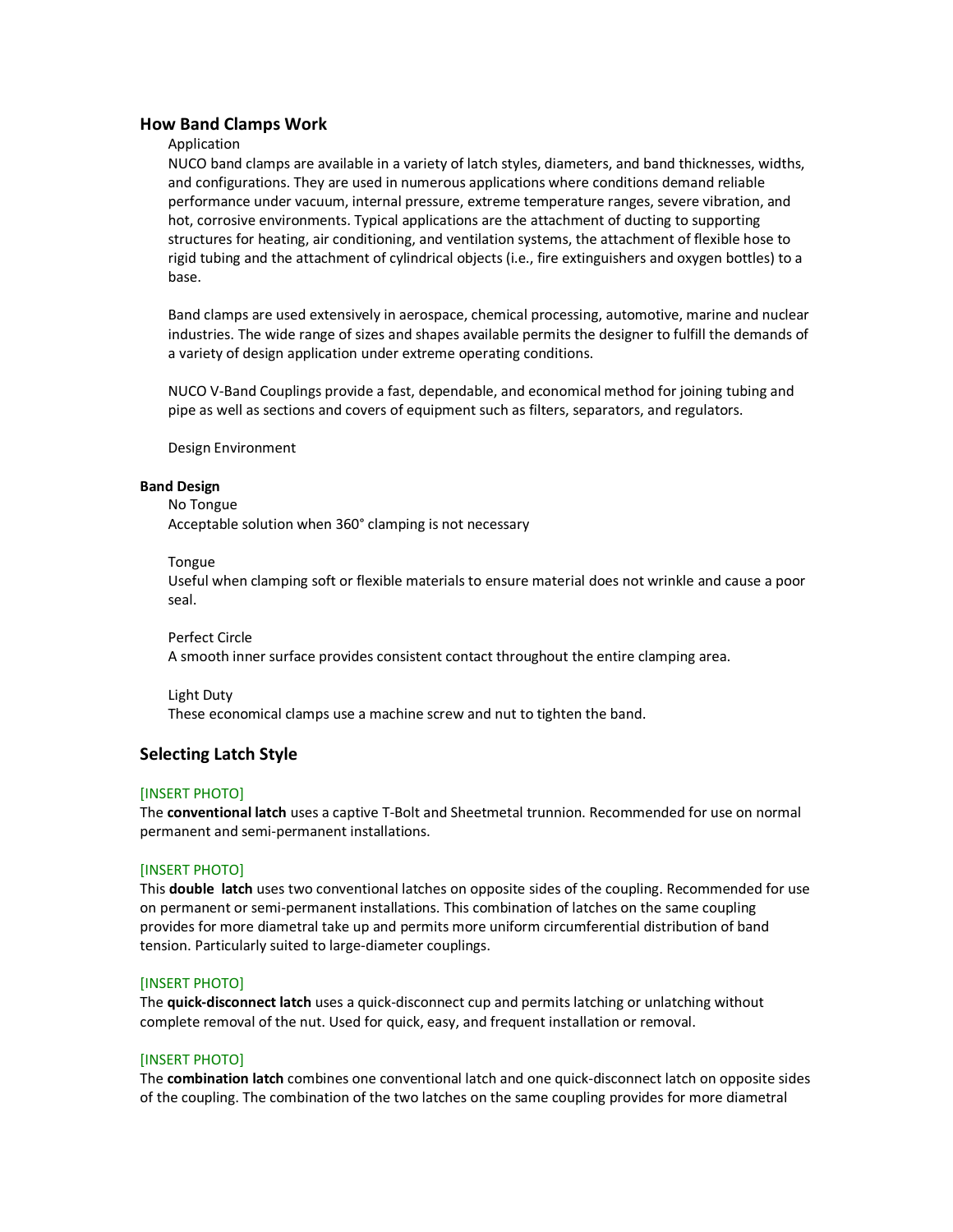take-up and permits more uniform circumferential distribution of band tension. Recommended for used where frequent removal is a requirement and allows disassembly without compete removal of the nut. Particularly suited for large diameter couplings.

# [INSERT PHOTO]

The **tack-on latch** replaces the continuous band with "tack-on" band ends spot or fusion welded to the Vretainer. This means that less material is used, so the coupling weighs less. This latch is available on one and two segment-couplings.

With any of the above latches, the standard short loop will automatically be furnished. This loop provides a lighter coupling and, in very small sizes, is the only option available. In later sizes, a longer tangential loop can be furnished.

## **Specify Nominal Diameter**

Tube size will establish a coupling nominal diameter.

Nominal Diameter = Tube Outer Diameter

If a range of diametrical adjustment is necessary, please indicate the needed range to engineering.

# **Selecting a T-Bolt and Nut**

Standard T-bolts, both alloy and stainless steel (CRES), are forged to meet the requirements of NASM6821.

Material: 8740 alloy bolts per AMS6322, 431 CRES bolts per MIL-S-18732 and A-286 bolts per AMS5731 or AMS5732

Finish: Alloy bolts are cad plated per AMS-QQ-P-416. Cres bolts are passivated only. CRES bolts are automatically furnished when a CRES nut is called out in the part number.

On smaller diameters, T-bolt is curved to facilitate latching.

Unless otherwise specified, a SH nut will be furnished. To avoid galling, CRES nuts are automatically furnished with CRES T-bolts, all other clamp components are furnished in CRES. CRES nuts should be specified for high temperature or corrosive application environments.

| Code           | Description        |                 | Temperature | Material                   |
|----------------|--------------------|-----------------|-------------|----------------------------|
|                |                    | Rating          |             |                            |
| S              | Self-Locking       | $250^{\circ}$ F |             | Alloy Steel, Cad Plated    |
| <b>SH</b>      | Self-Locking       | $550^{\circ}$ F |             | Alloy Steel, Cad-Plated    |
| R              | Self-Locking       | $550^{\circ}$ F |             | Alloy Steel, Cad-Plated    |
| N              | Self-Locking       | $450^{\circ}$ F | A-286 CRES  |                            |
| <b>ST</b>      | Self-Locking       | $800^{\circ}$ F | A-286 CRES  |                            |
| M <sub>2</sub> | Self-Locking       | 1200°F          | A-286 CRES  |                            |
| <b>SS</b>      | Self-Locking       | $800^{\circ}$ F |             | <b>CRES, Silver Plated</b> |
| <b>DS</b>      | Plain Hex, Drilled | $800^{\circ}$ F |             | CRES, Silver Plated        |
| M1             | Self-Locking       | 1200°F          |             | CRES, Silver Plated        |